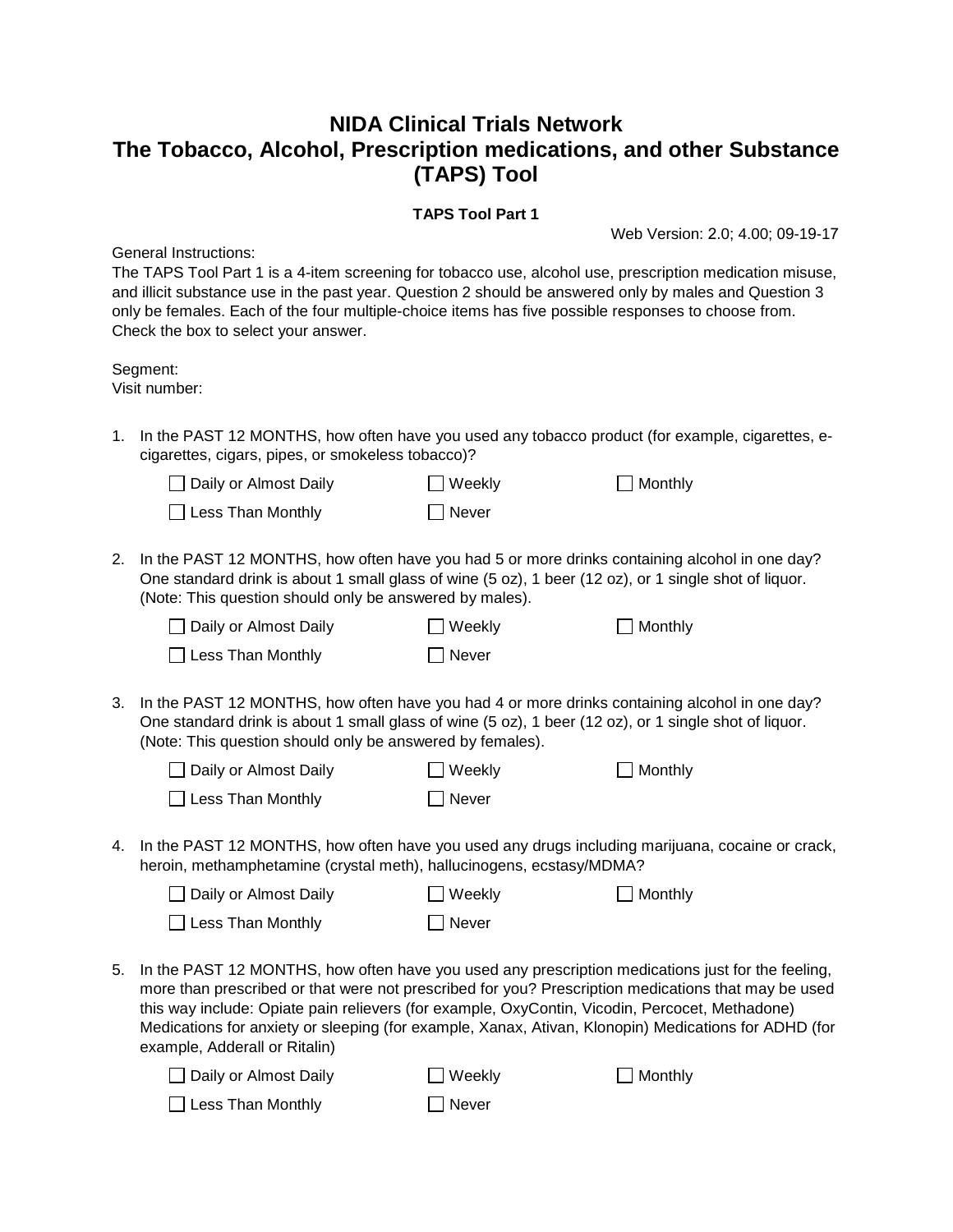## **NIDA Clinical Trials Network The Tobacco, Alcohol, Prescription medications, and other Substance (TAPS) Tool**

## **TAPS Tool Part 2**

General Instructions:

Web Version: 2.0; 4.00; 09-19-17

The TAPS Tool Part 2 is a brief assessment for tobacco, alcohol, and illicit substance use and prescription medication misuse in the PAST 3 MONTHS ONLY. Each of the following questions and subquestions has two possible answer choices- either yes or no. Check the box to select your answer.

1. In the PAST 3 MONTHS, did you smoke a cigarette containing tobacco?  $\Box$  Yes  $\Box$  No If "Yes", answer the following questions:

a. In the PAST 3 MONTHS, did you usually smoke more than 10 cigarettes each day?  $\Box$  Yes  $\Box$  No b. In the PAST 3 MONTHS, did you usually smoke within 30 minutes after waking?  $\Box$  Yes  $\Box$  No

2. In the PAST 3 MONTHS, did you have a drink containing alcohol?  $\Box$  Yes  $\Box$  No If "Yes", answer the following questions:

a. In the PAST 3 MONTHS, did you have 4 or more drinks containing alcohol in a day?\* (Note: This question should only be answered by females).  $\Box$  Yes  $\Box$  No

b. In the PAST 3 MONTHS, did you have 5 or more drinks containing alcohol in a day?\* (Note: This question should only be answered by males).  $\Box$  Yes  $\Box$  No

\*One standard drink is about 1 small glass of wine (5 oz), 1 beer (12 oz), or 1 single shot of liquor.

c. In the PAST 3 MONTHS, have you tried and failed to control, cut down or stop drinking? $\Box$   $\gamma_{\rm e s}$ No

d. In the PAST 3 MONTHS, has anyone expressed concern about your drinking?  $\Box$  Yes  $\Box$  No

3. In the PAST 3 MONTHS, did you use marijuana (hash, weed)?  $\Box$  Yes  $\Box$  No If "Yes", answer the following questions:

a. In the PAST 3 MONTHS, have you had a strong desire or urge to use marijuana at least once a week or more often?  $\Box$  Yes  $\Box$  No

b. In the PAST 3 MONTHS, has anyone expressed concern about your use of marijuana?  $\Box$  Yes  $\Box$ No

4. In the PAST 3 MONTHS, did you use cocaine, crack, or methamphetamine (crystal meth)?  $\Box$  Yes  $\Box$ No

If "Yes", answer the following questions:

a. In the PAST 3 MONTHS, did you use cocaine, crack, or methamphetamine (crystal meth) at least once a week or more often?  $\Box$  Yes  $\Box$  No

b. In the PAST 3 MONTHS, has anyone expressed concern about your use of cocaine, crack, or methamphetamine (crystal meth)?  $\Box$  Yes  $\Box$  No

5. In the PAST 3 MONTHS, did you use heroin?  $\Box$  Yes  $\Box$  No

If "Yes", answer the following questions:

a. In the PAST 3 MONTHS, have you tried and failed to control, cut down or stop using heroin?  $\square$ Yes  $\Box$  No